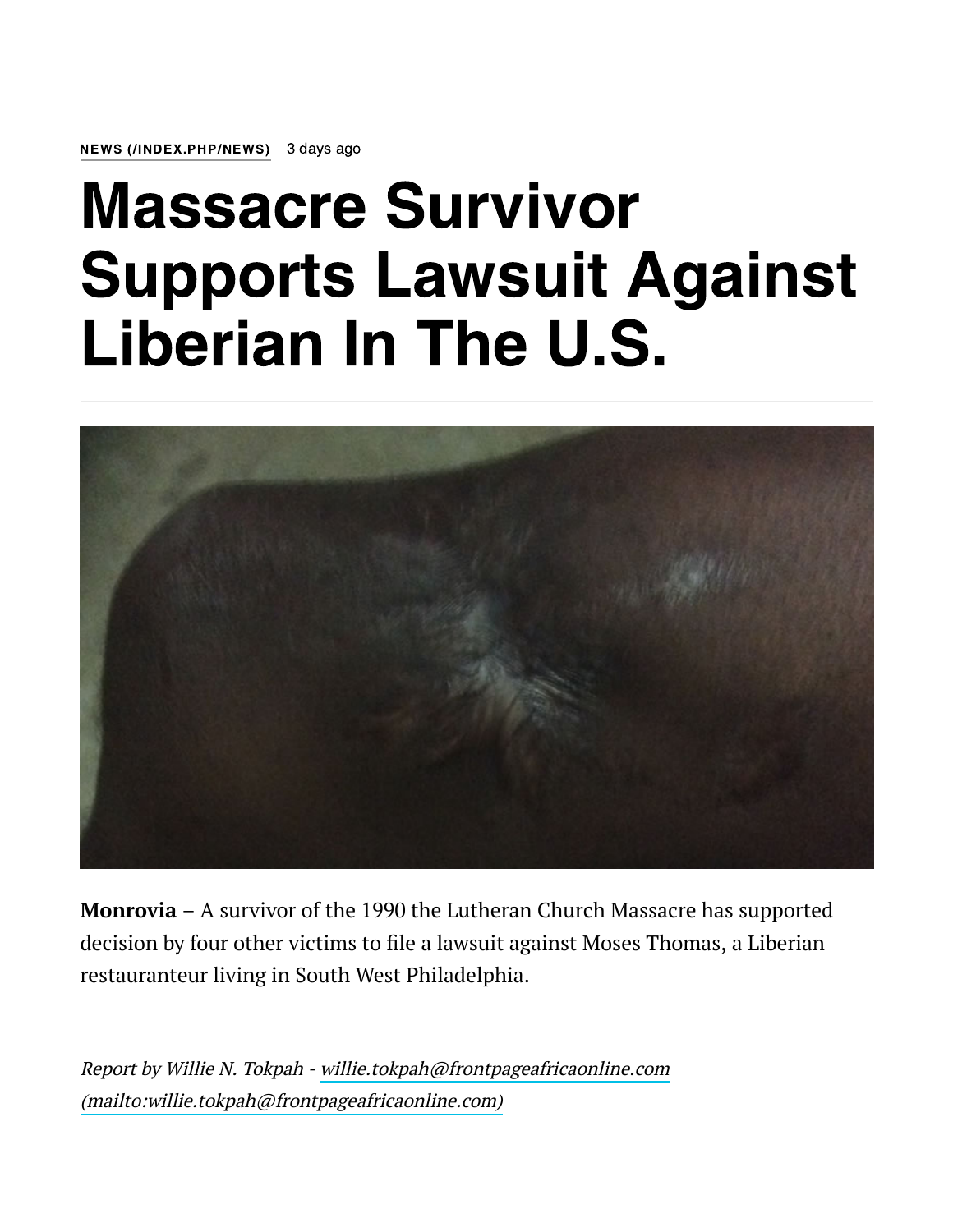Speaking with FrontPageAfrica Wednesday via mobile phone, Marcus Quoigoah said the decision is a smart way of ensuring that perpetrators associated with the massacre are brought to justice.

"Our own stand as survivors of the massacre is to stand with them to know that, though they may be far from us but in ideology and feelings, we are still the same.

We are joining our colleagues, they are in America and we are in Liberia because we been frustrated and reduce to mere beggars, nobody wants to hear about survivors," Quoigoah said.

Recently the four victims of the 1990 Lutheran Church Massacre filed a lawsuit in the Eastern District of Pennsylvania against Moses Thomas, a Liberian restauranteur living in South West Philadelphia.

The case alleges that Thomas, then Colonel and commander of the elite Special Anti-Terrorist Unit (SATU) within the Armed Forces of Liberia under President Samuel Doe, directed an attack on the St. Peter's Lutheran Church compound in Monrovia.

The church compound was being used as a Red Cross aid shelter for 2,000 unarmed men, women, and children seeking refuge from fighting in Monrovia.

"Over the course of several hours, 600 people, primarily from the Mano and Gio tribes, were shot and hacked to death," according to the suit filed by the four victims – all Liberian citizens, living in Liberia.

But Mr. Quoigoah who is living in Liberia said, it was regretful to note that some perpetrators of the massacre are still moving freely in and outside Liberia without being brought to justice.

According to him, survivors under the banner, Lutheran Massacre Association of Liberia has been pursuing means to ensure that justice is accorded them but finance and lack of interest remains and a major setback to their plight.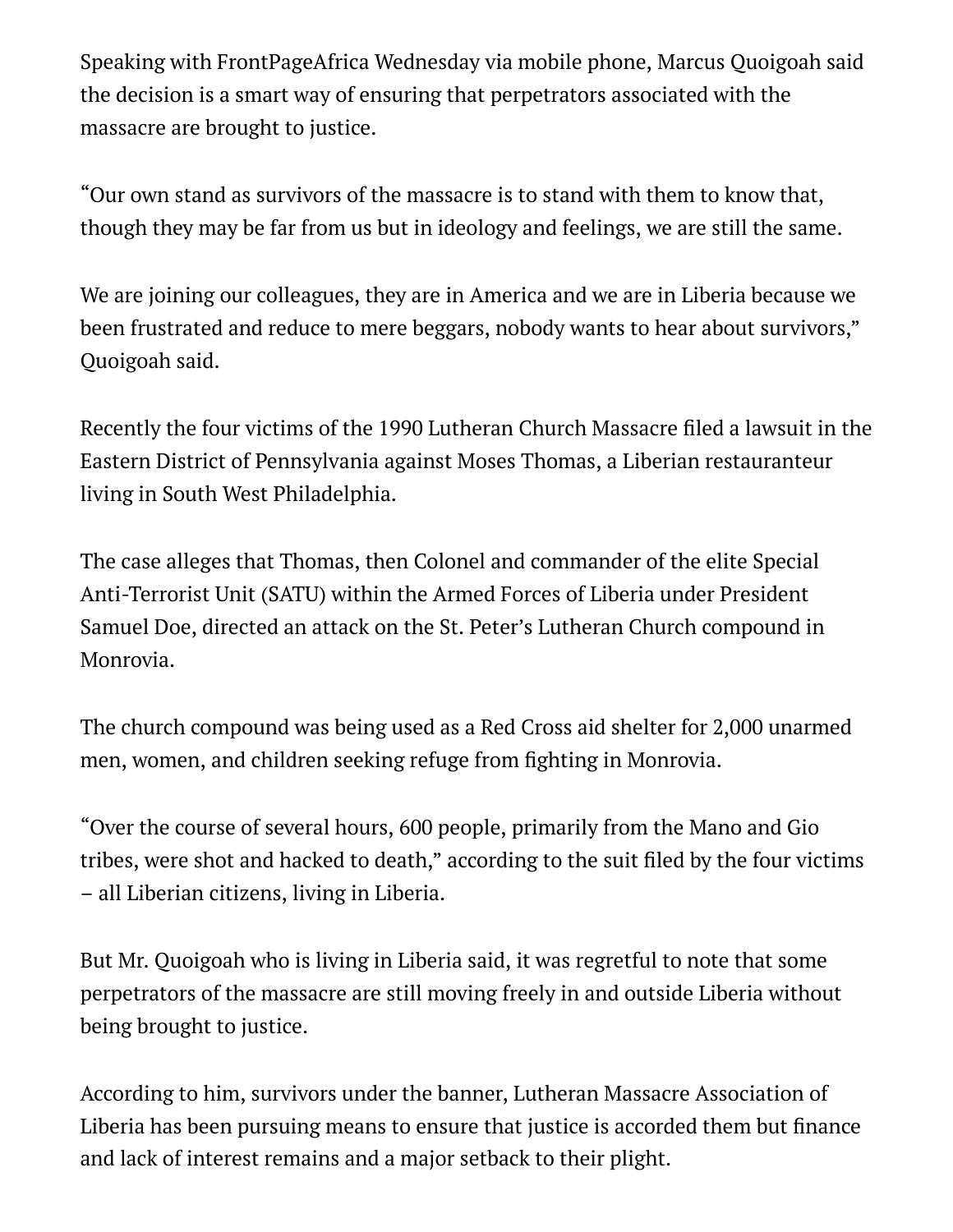One of the major issues he stressed was the need for medical reparation for survivors, which came out of discussions between survivors and government following the Truth and Reconciliation Commission Hearing in 2008.

Quoigoah said, at that hearing, survivors were assured of a possible dialogue between they and perpetrators of the civil era but to no avail.

He made specific reference to former House Speaker George Dweh who according to him was linked to the massacre but denied his involvement.

"Unfortunately after the hearing, we did not see any of them, only for one of those accused, former Speaker in the Gyude Bryant regime, George Dweh to take a kind of deceptive posture"

During the TRC Hearing, former Speaker Dweh told Liberians that he did not participated in the Lutheran Church Massacre, but named an ex-general, Tilly as the frontliner behind the massacre.

It was reported that security personnel from the Special Anti-Terrorist Unit, SATU directed attacks on the St. Peter Lutheran Church, located on 14 Street, Sinkor, alleging that arm men were in the midst of people seeking refuge at the compound.

"Frankly speaking, I couldn't recognize anyone in particular especially at my age. 10 years old, but I can vividly record every event/ atrocities carried on that night where I was.

I was not tortured, but was shot on my right leg upper my knee and I'm still carrying that wound/scar up to present."

"Further, I witnessed women and children been asked by soldiers to stand if still alive to be taken to hospital because according to one of the soldiers they were so sorry for what has happened."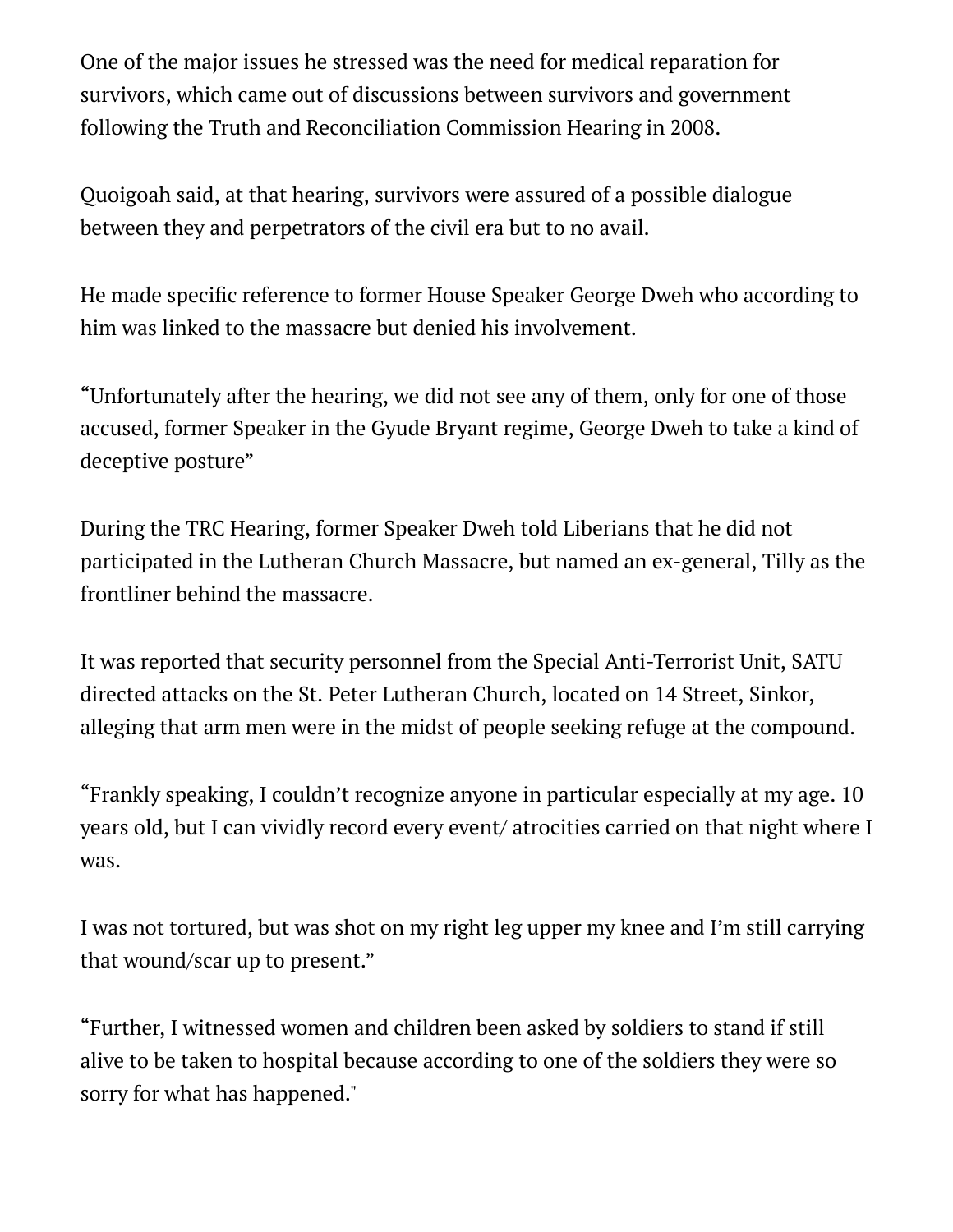"In an attempt to stand believing what that born murderer had said, only to see them using cutlasses chopping people off on their heads and other parts of their bodies with remarks that "we will kill all of your and not one will live....since gun can kill these rebels, cutlawill kill them..."

Can you imagine that...?

My accounts are with the TRC when I testified, the St. Peter Lutheran Massacre Survivor explained.

Quoigoah further believes it would be important that justice be accorded not only to the four victims who file the lawsuit against the then Cornel, Moses Thomas, but also all survivors of the St. Peter Lutheran Massacre.

"As I speak to you, I do not only have a physical bullet marks on my legs but there are other survivors, who have real scarfs that need quick medical attention.

Rufus Scott and Linda Yormie are two survivors who is still carrying bullets in their legs and let people know that there are people in Liberia crying for justice and was yet to come, Quoigoah lamented "

Since they were shot in 1990, Rufus and Linda are reported to be faced with serious problems as a result of broken bones resulting from the massacre.

Quoigoah also maintained that some of these survivors can no longer move about their normal basis due to broken bones in their legs.

Meanwhile Quoigoah is calling on humanitarians in and outside Liberia to help survivors of the Lutheran Massacre get medical attention.